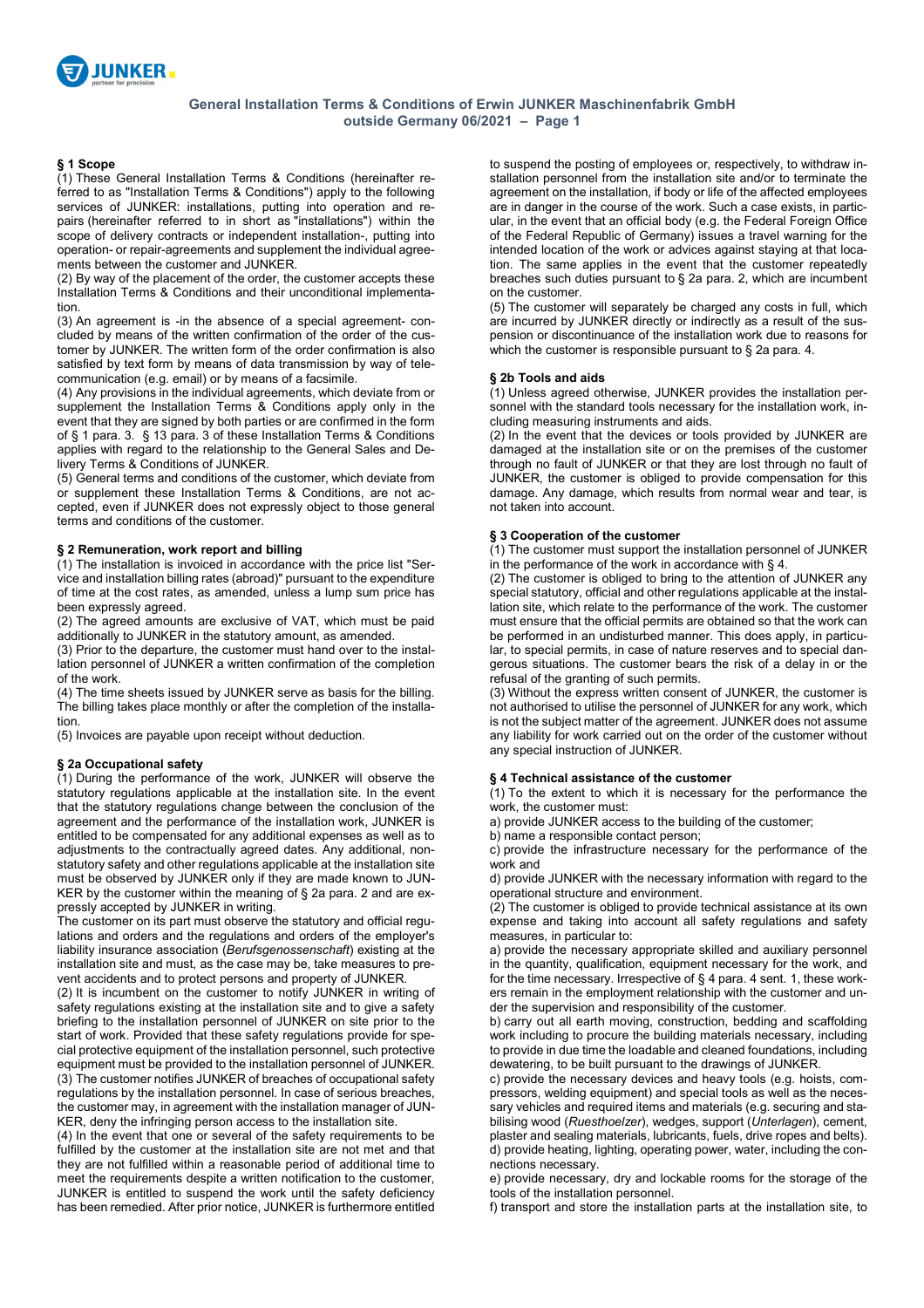

protect the installation site and installation materials from harmful influences of any kind; to clean the installation site.

g) provide suitable, theftproof recreation rooms and working rooms (with heating, lighting, washing facilities, sanitary facilities) and first aid for the installation personnel.

h) provide materials and all other technical assistance necessary for the adjustment of the item to be installed and for the performance of a contractually stipulated test.

(3) The customer's technical assistance must ensure that the installation can commence immediately after the arrival of the installation personnel and can be performed without delay up to the acceptance by the customer. To the extent to which special plans or instructions of JUNKER are necessary, these are provided by JUNKER to the customer in due time.

(4) The workers provided by the customer must comply with the instructions of the installation manager. JUNKER does not assume any liability for these workers. In the event that a defect or damage was caused by the workers provided by the customer due to instructions of the installation manager, the provisions in § 7 and/or § 8 apply, *mutatis mutandis*.

(5) In the event that the customer does not fulfil its duties, JUNKER is -after the setting of a time limit- entitled, but not obliged, to perform the acts incumbent upon the customer in lieu of the customer and at the expense of the customer. Apart from that, the statutory rights and claims of JUNKER remain unaffected.

# **§ 5 Time limits, delays**

(1) The duration of the installation work is substantially dependent upon the circumstances at the installation site, the assistance provided by the customer as well as -in case of repairs- the extent of the repair determined after the disassembly. To the extent that no fixed date within the meaning of § 5 para. 2 has been agreed, all statements with regard to the expected duration of the installation work constitute non-binding performance dates.

(2) In the event that a fixed date for the performance of the installation work has been agreed, the following applies:

It is a prerequisite for the commencement of the time limit that all commercial and technical issues have been resolved and that the customer did fulfil all obligations incumbent upon the customer and to be met prior to the commencement of the installation work (e.g. provision of the necessary official certificates and permits, payment of an agreed advance payment). In the event that these prerequisites are not met, the time limit is extended in a reasonable manner. The time limit is deemed to have been observed, if until its expiry the installation work is ready for acceptance by the customer or, in case of a contractually stipulated test, the installation work is ready for such test. It also constitutes a completion of the installation work if only insignificant parts are missing or if only insignificant reworking is required, provided that the readiness for operation is not affected.

(3) In the event that the installation work is delayed due to the fact that the customer failed to effect its performance or that the performance of the customer was not effected properly, such as a breach of the duties pursuant to §§ 3 and 4, the time limit is extended in a reasonable manner. This does also apply in the event that such circumstances occur after JUNKER is in default. The customer bears the costs resulting from the delay.

(4) In the event that the failure to observe the time limit is caused by force majeure, such as natural disasters, epidemics, pandemics, war, armed conflicts, civil war, revolution, terrorism, sabotage, nuclear accidents/atomic reactor accidents, industrial action or other events, which are outside of the sphere of influence of JUNKER, JUNKER is -for the duration of the event- released from the performance obligations and the time limit extends in a reasonable manner. JUNKER will notify the customer of the start and end of such circumstances as soon as possible. Provided that the duration of the event exceeds a period of six (6) months, JUNKER is also entitled to terminate the agreement.

(5) In the event that the customer suffers a loss due to a default on the part of JUNKER, then the customer is entitled to request a lumpsum compensation for default. It amounts to 0.25% for every full week of delay, however, in the aggregate to not more than 2.5% of the remuneration for that part of the installation work to be performed by JUNKER, which cannot be utilised in due time due to the delay.

(6) In the event that, subsequent to the due date, the customer -taking

into account the statutory exceptions- sets JUNKER a reasonable period of time to perform and that this period is not complied with for reasons for which JUNKER is responsible, the customer is entitled to rescind the agreement within the scope of the statutory provisions. The customer undertakes to declare within a reasonable period of time, whether in case of the existence of the circumstances, which entitle to rescind the agreement, the customer makes use of its right of rescission (*Ruecktrittsrecht*). Further claims based on default are determined exclusively pursuant to § 8 para. 3 of these Installation Terms & Conditions.

#### **§ 6 Acceptance; Passing of benefits and risk**

(1) The customer is obliged to accept the agreed installation work as soon as the customer has been notified of its completion and any contractually stipulated test of the installation work has been carried out. In the event that an insignificant defect exists, the customer is not entitled to refuse the acceptance.

In the event that the installation work proves not to be in conformity with the agreement (recognisable defects), §§ 7 and 8 apply with regard to claims based on defects and with regard to liability.

(2) In the event that the acceptance is delayed through no fault of JUNKER or that the customer begins to utilise the installation performance for the intended use and without reservation or that the customer does not notify JUNKER of its objections, the acceptance is deemed to have taken place after the expiry of two (2) weeks from the notification of the completion of the installation work.

(3) Upon acceptance, the liability of JUNKER for recognisable defects ceases to exist to the extent to which the customer did not reserve the right to assert a specific defect.

(4) Upon notification of the completion of the work or, respectively, after the conducted test of the installation work, the benefits and risk with regard to the installation work pass to the customer.

## **§ 7 Claims based on defects**

(1) JUNKER must remedy recognisable defects, provided that notification of these defects has been given in a proper manner in the course of the acceptance pursuant to  $\S$  6 para. 1.

(2) After acceptance of the installation work has taken place, JUN-KER must -to the exclusion of all other claims of the customer and subject to § 7 para. (7) and § 8- remedy defects of the installation work, which occur subsequently and for which JUNKER is liable pursuant to §§ 7 and 8, provided that the customer did notify JUNKER of such a defect immediately, however, not later than within 5 days from its discovery in writing.

(3) JUNKER is not obliged to remedy a defect, if the defect is irrelevant with regard to the interests of the customer or is based on circumstances, which are to be attributed to the customer.

(4) In the event that defects appear, which cannot be remedied immediately through no fault of JUNKER, JUNKER must only bear those expenses, which would arise in case of an immediate remedying of the defect. In the event that the customer prevents JUNKER from remedying identified defects, the customer is liable for additional expenses incurred by JUNKER as a result thereof.

(5) Only in urgent cases of danger to the industrial safety and in order to ward off disproportionately large damage, in which cases JUNKER must be notified immediately, or if JUNKER did let a reasonable period of time for the remedying of defects set for JUNKER expire, the customer is entitled to remedy the defect itself or to have the remedying of the defect carried out by a third party and to request compensation for the necessary costs from JUNKER. Otherwise, JUNKER is not obliged to provide compensation for the costs of changes and/or repair work carried out without its prior consent. Under no circumstances is JUNKER liable for any consequence or damage, which results from changes and/or repair work carried out by the customer or by a third party commissioned by the customer.

(6) Of the direct costs resulting from the remedying of defects, JUN-KER bears -to the extent to which the objection proves to be justifiedthe costs of the replacement part including shipping. Furthermore, JUNKER bears the costs of the removal and installation as well as the costs of any necessary provision of necessary mechanics and auxiliary personnel including costs of transportation, provided that this does not result in a disproportionate burden on JUNKER.

(7) In the event that JUNKER -taking into account the statutory exceptions- lets a reasonable period of time for the remedying of defects